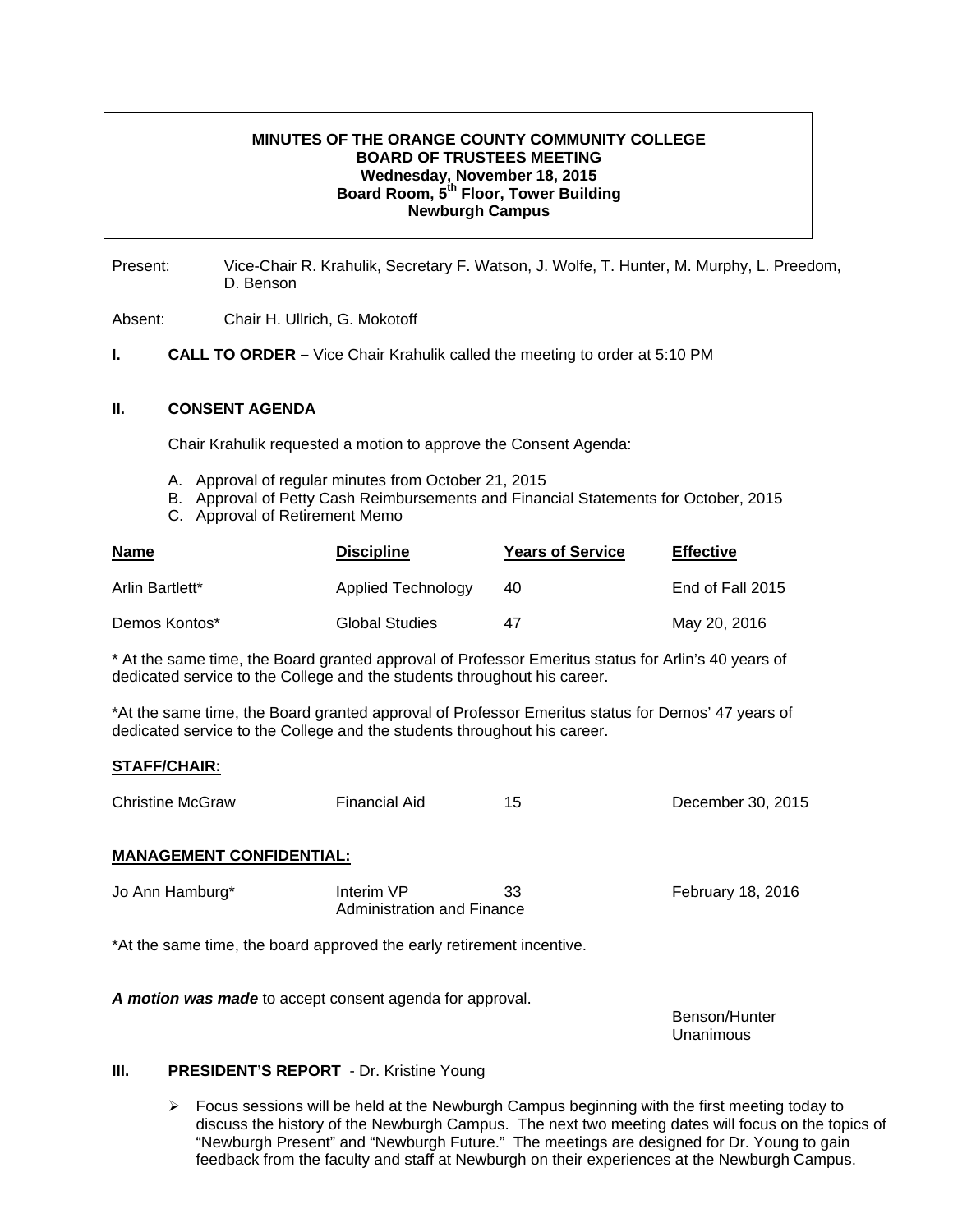## Board Minutes – November 18, 2015 – Page 2

- $\triangleright$  The former YMCA property in Newburgh was approved by the County for purchase by ARC (formerly AHRC) The College will retain 40 parking spaces.
- $\triangleright$  The College Foundation Board has been approached by Leyland Alliance regarding a property near the College that they would like to donate to the College. The property consists of 1.5 acres and if the Foundation did accept the donation, the property would be turned over to the City of Newburgh. Administration and the Foundation will explore this more deeply and update the board as needed.
- ¾ The search for a CIO has been completed and Brian McDonald will officially start on December 3, 2015.
- $\triangleright$  An Affordable Care Act Reporting Form 1095 C should have been provided to employees by the County and may therefore have a financial implication of \$250. The College's IT and HR Department will acquire the information and complete the form.
- $\triangleright$  In response to a discussion at the first board meeting this AY, CAPE will be taking the following actions:
	- o Pete Soscia, Senior AVP for the Newburgh Campus will take over leadership of CAPE, effective 12/1.
	- o Investigating CDL and passenger CDL licensing
	- o Investigating Hospitality/Serve Safe

# **IV. REPORT OF THE COLLEGE GOVERNANCE SYSTEM – Josh Lavorgna (on behalf of M. Tubbs)**

- $\triangleright$  President Young and VPAA Moegenburg have responded to the recommendation from the College Assembly regarding the time between final exams and grade submission. In summary, the academic calendar will not be adjusted for this current academic year to give the requested minimum of three days between when finals end and when grades are due. If there is a need to alter the academic calendar in the spring, because of loss of class time due to inclement weather, an extension of time between the end of final exams and when final grades are due will be incorporated. Additionally, in future academic years, at least three days will be scheduled between the end of final exams and grade submission, as long as contractual obligations do not prevent it and the Registrar's ability to complete the work necessary for Commencement is not impacted.
- $\triangleright$  The Executive Committee on Governance has sent a recommendation to President Young on behalf of the Faculty and Staff Development Committee regarding practices and procedures for faculty and staff requesting funding to attend or present at a conference.
- ¾ The Executive Committee on Governance sent a recommendation to President Young on behalf of the Campus Safety & Security Committee with a suggested revision to the College's Tobacco Use Policy. EC's understanding is that President Young will bring that suggested revision to the board at the December Board meeting.
- $\triangleright$  From a survey administered and discussion led by Executive Committee, at the 10/26 Assembly meeting, Executive Committee has gathered feedback from the College community regarding the academic calendar. Once this feedback is fully compiled, it will be shared with administration, as well as the Academic Master Planning "Scheduling" Working Group.
- $\triangleright$  At their 10/26 meeting, the Assembly approved a revision to the Governance Constitution & By-Laws, which was the addition of an Article at the end of the document that states that Robert's Rules of Order is the Parliamentary authority for all governance meetings and that any parliamentary law or authority defined in our Constitution & By-Laws supersedes Robert's Rules of Order.

# **V. REPORT OF THE STUDENT TRUSTEE –** Lawrence Preedom

- ¾ Middletown Student Senate
	- Senate spoke with Gerianne Brusati
		- 1. Shuttle Bus
		- 2. Library Hours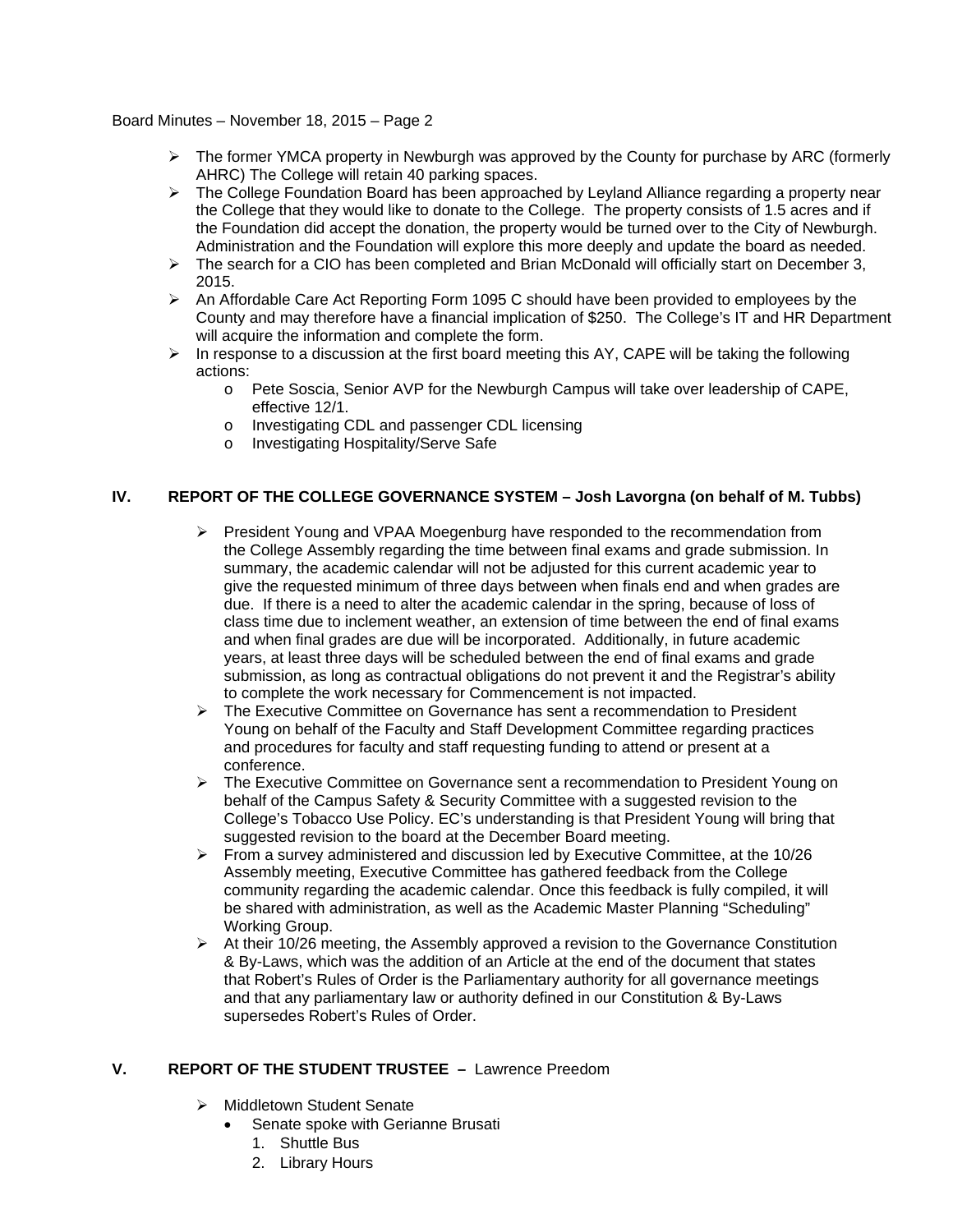## Board Minutes – November 18, 2015 – Page 3

- 3. Cafeteria food quality
- 4. Cafeteria hours
- 5. Bookstore organization
- Senate survey for the library is done. It seems to point to most students' want it open earlier. Senate is now working on officially compiling the data.
- Senate spoke with Madeline-Torres Diaz (Senate was extremely grateful for her taking time to talk with them).
- Senate spoke with Dr. Young where they discussed goals and got great feedback from her. (Senate was also extremely grateful for her taking time out of her very busy schedule to come talk with them).
- Senate bonding is on hold and will be rescheduled due to scheduling conflicts with fellow Senate members.
- ¾ Newburgh Student Senate
	- Decided there needs to be repairs and purchases to the game room
	- 1. Repairs to the pool table and Ping-Pong table.
	- 2. Students would like to know if a gaming device could be purchased for the game room.
	- 3. Possible purchase of a couch or bean bag chairs.

# **VI. OLD BUSINESS:** N/A

## **VII. NEW BUSINESS:**

At this time, Patti Bassey, Bridges Director, provided a comprehensive overview of the Bridges program.

With the board's approval, the first class of self-enrolled students will start in January 2016. There are two enrollment tracks, self-enrolled and concurrent enrollment. Concurrent enrollment is for students still in high school and is in program development, with an NYSED issue that must be worked out before the program can begin. Discussion ensued and Ms. Bassey was complimented by Vice Chair Krahulik for an excellent presentation which was very informative. Vice Chair Krahulik gave the board a few minutes to read the resolution.

*The entire presentation has been included as Addendum #1 (attached)*

**A motion was made** to approve Resolution 6: Establish the BRIDGES Program

 Hunter/Wolfe 6 Yes/1 No

# **VIII. VICE CHAIR COMMENTS** -Robert Krahulik

- $\triangleright$  The ACCT National Legislative Summit will be held in Washington DC February 8 11, 2016. Trustees should let Carol Murray know if they are interested in attending the conference or the New Trustee Academy, which will be held on February 8, 2016.
- ¾ Dr. Young, Vice Chair Krahulik and other SUNY Orange staff attended the County Education and Economic Development Committee meeting this past week. The entire agenda was SUNY Orange and discussion regarding \$100,000 disbursement of Capital Chargeback for technical equipment. The County has requested a specific list of expenditures and Dr. Young will continue the dialog.